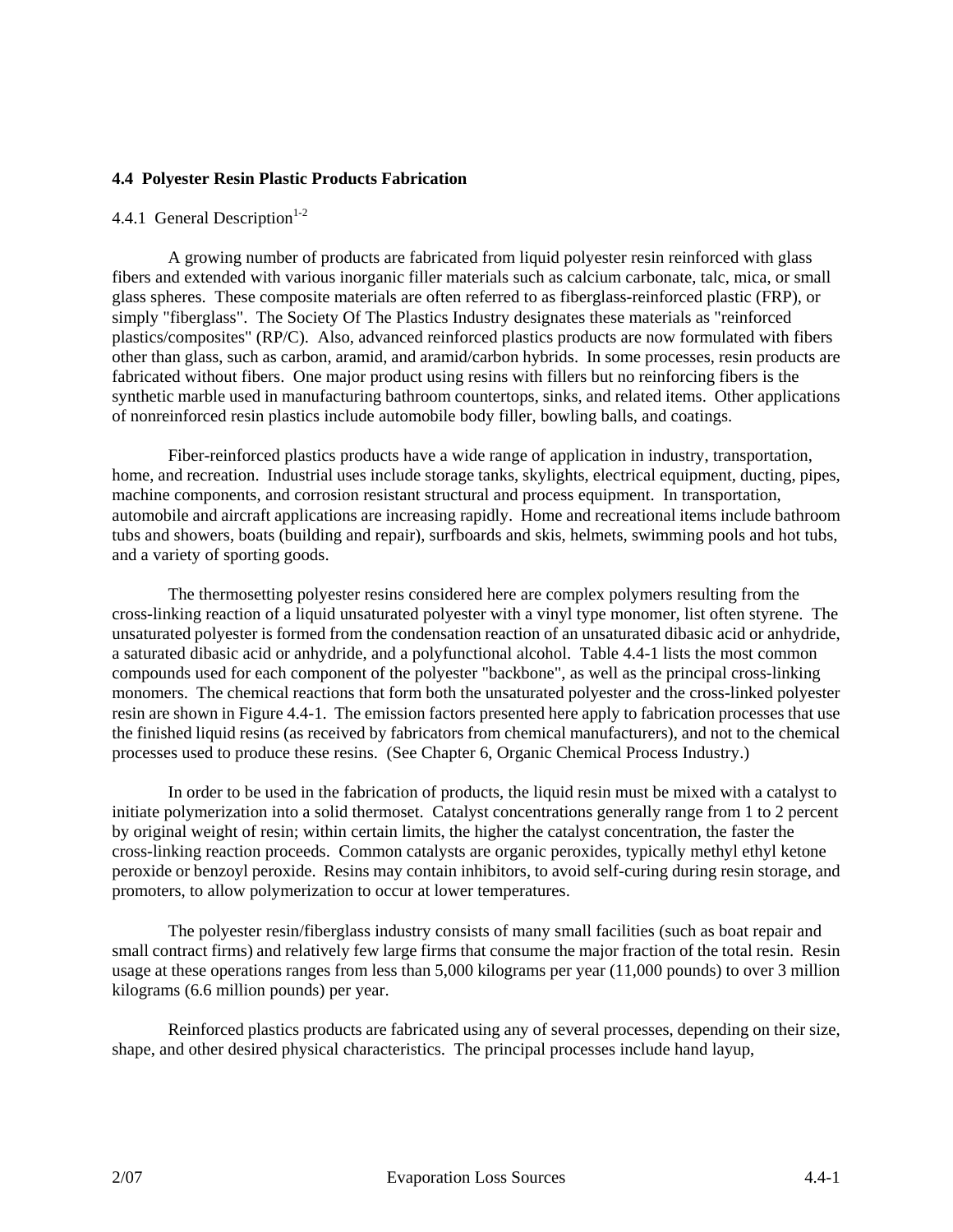| To Form The Unsaturated Polyester                 |                                                       |                                                                                                                       |  |  |  |
|---------------------------------------------------|-------------------------------------------------------|-----------------------------------------------------------------------------------------------------------------------|--|--|--|
| <b>Unsaturated Acids</b>                          | <b>Saturated Acids</b>                                | Polyfunctional Alcohols                                                                                               |  |  |  |
| Maleic anhydride<br>Fumaric acid                  | Phthalic anhydride<br>Isophthalic acid<br>Adipic acid | Propylene glycol<br>Ethylene glycol<br>Diethylene glycol<br>Dipropylene glycol<br>Neopentyl glycol<br>Pentaerythritol |  |  |  |
| <b>Cross-Linking Agents (Monomers)</b><br>Styrene |                                                       |                                                                                                                       |  |  |  |
| Methyl methacrylate                               |                                                       |                                                                                                                       |  |  |  |
| Vinyl toluene<br>Vinyl acetate                    |                                                       |                                                                                                                       |  |  |  |
| Diallyl phthalate                                 |                                                       |                                                                                                                       |  |  |  |
| Acrylamide<br>2-Ethyl hexylacrylate               |                                                       |                                                                                                                       |  |  |  |

## Table 4.4-1. TYPICAL COMPONENTS OF RESINS



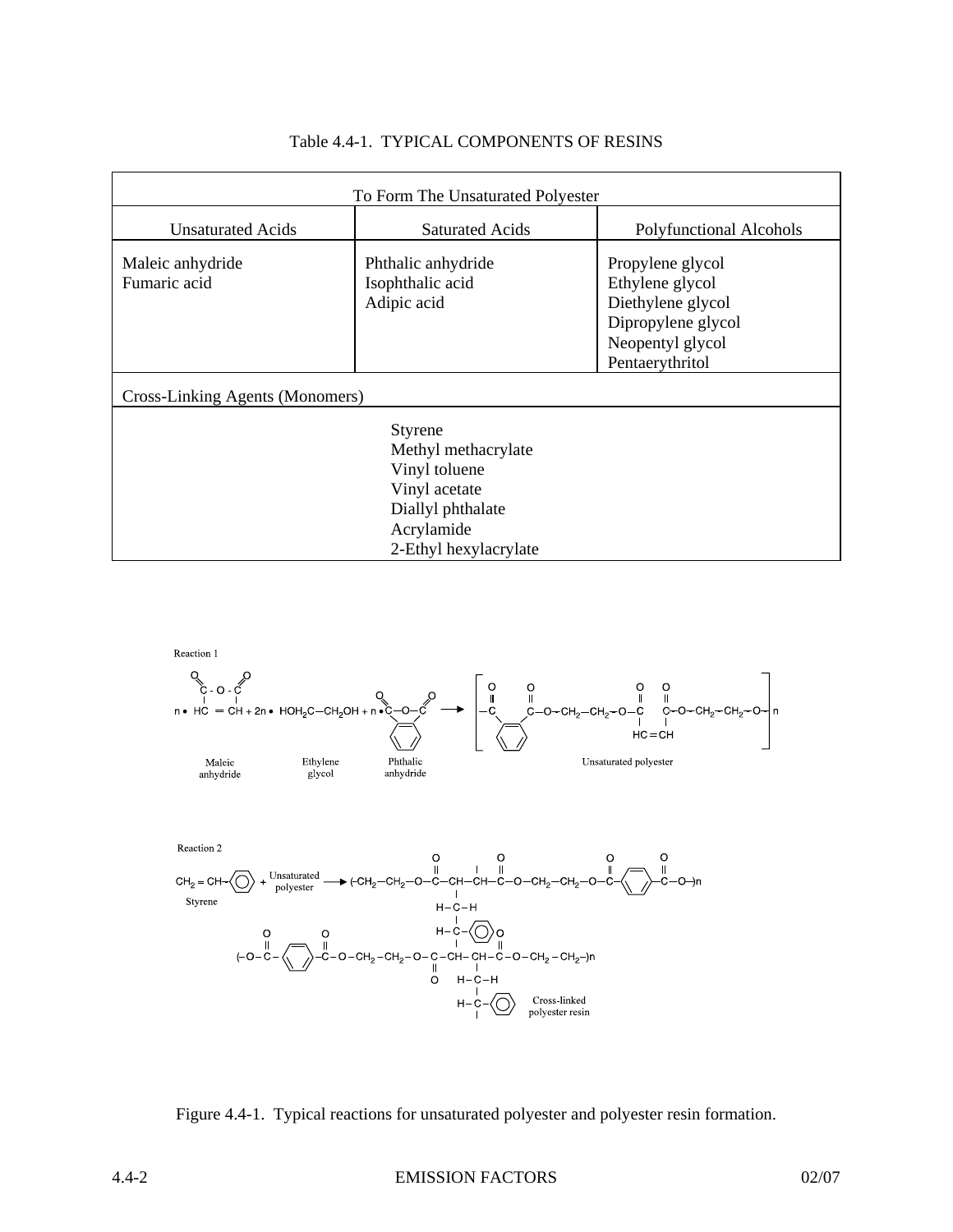spray layup (sprayup), continuous lamination, pultrusion, filament winding, and various closed molding operations.

Hand layup, using primarily manual techniques combined with open molds, is the simplest of the fabrication processes. Here, the reinforcement is manually fitted to a mold wetted with catalyzed resin mix, after which it is saturated with more resin. The reinforcement is in the form of either a chopped strand mat, a woven fabric, or often both. Layers of reinforcement and resin are added to build the desired laminate thickness. Squeegees, brushes, and rollers are used to smooth and compact each layer as it is applied. A release agent is usually first applied to the mold to facilitate removal of the composite. This is often a wax, which can be treated with a water soluble barrier coat such as polyvinyl alcohol to promote paint adhesion on parts that are to be painted. In many operations, the mold is first sprayed with gel coat, a clear or pigmented resin mix that forms the smooth outer surface of many products. Gel coat spray systems consist of separate sources of resin and catalyst, with an airless hand spray gun that mixes them together into an atomized resin/catalyst stream. Typical products are boat hulls and decks, swimming pools, bathtubs and showers, electrical consoles, and automobile components.

Spray layup, or "sprayup", is another open mold process, differing from hand layup in that it uses mechanical spraying and chopping equipment for depositing the resin and glass reinforcement. This process allows a greater production rate and more uniform parts than does hand layup, and often uses more complex molds. As in hand layup, gel coat is frequently applied to the mold before fabrication to produce the desired surface qualities. It is common practice to combine hand layup and sprayup operations.

For the reinforced layers, a device is attached to the sprayer system to chop glass fiber "roving" (uncut fiber) into predetermined lengths and project it to merge with the resin mix stream. The stream precoats the chop, and both are deposited simultaneously to the desired layer thickness on the mold surface (or on the gel coat that was applied to the mold). Layers are built up and rolled out on the mold as necessary to form the part. Products manufactured by sprayup are similar to those made by hand layup, except that more uniform and complex parts can generally be produced more efficiently with sprayup techniques. However, compared to hand layup, more resin generally is used to produce similar parts by spray layup because of the inevitable overspray of resin during application.

Continuous lamination of reinforced plastics materials involves impregnating various reinforcements with resins on an in-line conveyor. The resulting laminate is cured and trimmed as it passes through the various conveyor zones. In this process, the resin mix is metered onto a bottom carrier film, using a blade to control thickness. This film, which defines the panel's surface, is generally polyester, cellophane, or nylon and may have a smooth, embossed, or matte surface. Methyl methacrylate is sometimes used as the cross-linking agent, either alone or in combination with styrene, to increase strength and weather resistance. Chopped glass fibers free-fall into the resin mix and are allowed to saturate with resin, or "wet out". A second carrier film is applied on top of the panel before subsequent forming and curing. The cured panel is then stripped of its films, trimmed, and cut to the desired length. Principal products include translucent industrial skylights and greenhouse panels, wall and ceiling liners for food areas, garage doors, and cooling tower louvers. Figure 4.4-2 shows the basic elements of a continuous laminating production line.

Pultrusion, which can be thought of as extrusion by pulling, is used to produce continuous cross-sectional lineals similar to those made by extruding metals such as aluminum. Reinforcing fibers are pulled through a liquid resin mix bath and into a long machined steel die, where heat initiates an exothermic reaction to polymerize the thermosetting resin matrix. The composite profile emerges from the die as a hot, constant cross-sectional that cools sufficiently to be fed into a clamping and pulling mechanism. The product can then be cut to desired lengths. Example products include electrical insulation materials, ladders, walkway gratings, structural supports, and rods and antennas.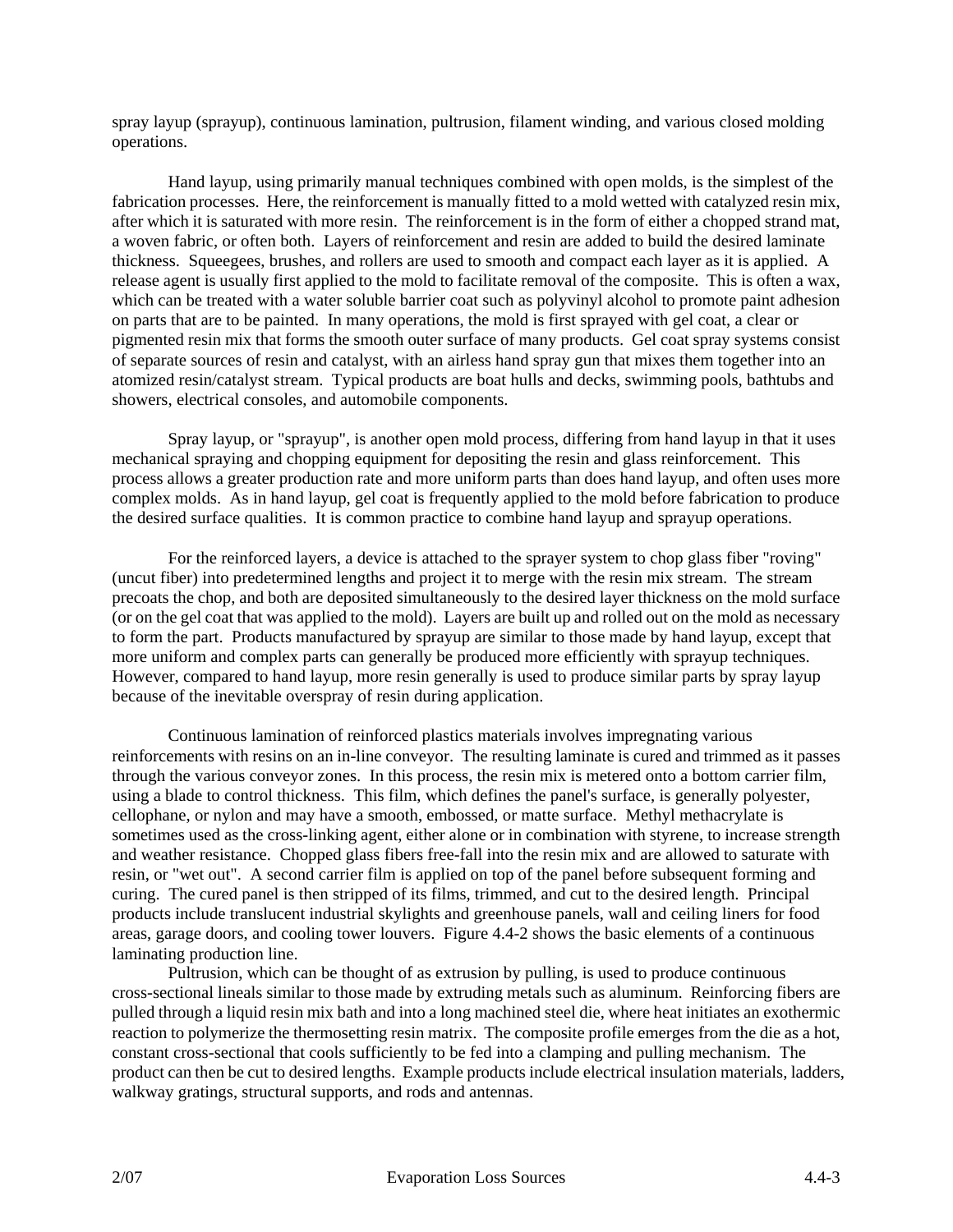

Figure 4.4-2. Typical continuous lamination production process. 2

Filament winding is the process of laying a band of resin impregnated fibers onto a rotating mandrel surface in a precise geometric pattern, and curing them to form the product. This is an efficient method of producing cylindrical parts with optimum strength characteristics suited to the specific design and application. Glass fiber is most often used for the filament, but aramid, graphite, and sometimes boron and various metal wires may be used. The filament can be wetted during fabrication, or previously impregnated filament ("prepreg") can be used. Figure 4.4-3 shows the filament winding process, and indicates the 3 most common winding patterns. The process illustration depicts circumferential winding, while the 2 smaller pictures show helical and polar winding. The various winding patterns can be used alone or in combination to achieve the desired strength and shape characteristics. Mandrels are made of a wide variety of materials and, in some applications, remain inside the finished product as a liner or core. Example products are storage tanks, fuselages, wind turbine and helicopter blades, and tubing and pipe.



Figure 4.4-3. Typical filament winding process.<sup>3</sup>

Closed, such as compression or injection, molding operations involve the use of 2 matched dies to define the entire outer surface of the part. When closed and filled with a resin mix, the matched die mold is subjected to heat and pressure to cure the plastic. For the most durable production configuration, hardened metal dies are used (matched metal molding). Another closed molding process is vacuum or pressure bag molding. In bag molding, a hand layup or sprayup is covered with a plastic film, and vacuum or pressure is applied to rigidly define the part and improve surface quality. The range of closed molded parts includes tool and appliance housings, cookware, brackets and other small parts, and automobile body and electrical components.

Synthetic marble casting, a large segment of the resin products industry, involves production of bathroom sinks, vanity tops, bathtubs, and accessories using filled resins that have the look of natural marble. No reinforcing fibers are used in these products. Pigmented or clear gel coat can either be applied to the mold itself or sprayed onto the product after casting to simulate the look of natural polished marble.

#### 4.4-4 EMISSION FACTORS 02/07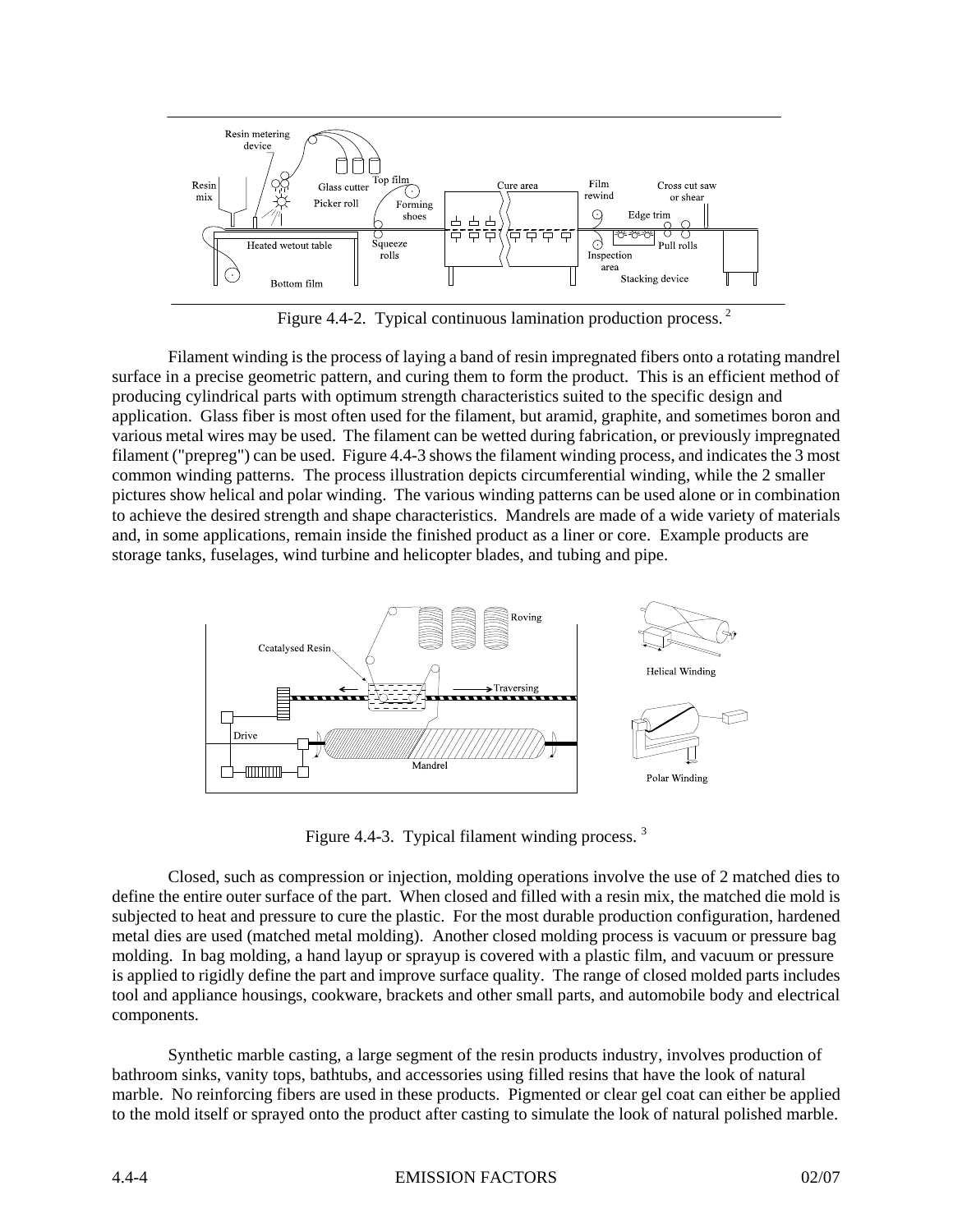Marble casting can be an open mold process, or it may be considered a semiclosed process if cast parts are removed from a closed mold for subsequent gel coat spraying.

## 4.4.2 Emissions And Controls

Organic vapors consisting of volatile organic compounds (VOC) are emitted from fresh resin surfaces during the fabrication process, and from the use of solvents (usually acetone) for cleanup of hands, tools, molds, and spraying equipment. Cleaning solvent emissions can account for over 36 percent of the total plant VOC emissions.<sup>4</sup> There may also be some release of particulate emissions from automatic fiber chopping equipment, but these emissions have not been quantified.

Organic vapor emissions from polyester resin/fiberglass fabrication processes occur when the cross-linking agent (monomer) contained in the liquid resin evaporates into the air during resin application and curing. Styrene, methyl methacrylate, and vinyl toluene are 3 of the principal monomers used as cross-linking agents. Styrene is by far the most common. Other chemical components of resins are emitted only at trace levels because they not only have low vapor pressures, but also are substantially converted to polymers.<sup>5-6</sup>

Since emissions result from evaporation of monomer from the uncured resin, they depend upon the amount of resin surface exposed to the air and the time of exposure. Thus, the potential for emissions varies with the manner in which the resin is mixed, applied, handled, and cured. These factors vary among the different fabrication processes. For example, the spray layup process has the highest potential for VOC emissions because the atomization of resin into a spray creates an extremely large surface area from which volatile monomer can evaporate. By contrast, the emission potential in synthetic marble casting and closed molding operations is considerably lower because of the lower monomer content in the casting resins (30 to 38 percent, versus about 43 percent) and the enclosed nature of these molding operations. It has been found that styrene evaporation increases with increasing gel time, wind speed, and ambient temperature, and that increasing the hand rolling time on a hand layup or sprayup results in significantly higher styrene losses.<sup>1</sup> Thus, production changes that lessen the exposure of fresh resin surfaces to the air should be effective in reducing these evaporation losses.

In addition to production changes, resin formulation can be varied to affect the VOC emission potential. In general, a resin with lower monomer content should produce lower emissions. Evaluation tests with low-styrene emission laminating resins having a 36-percent styrene content found a 60- to 70-percent decrease in emission levels, compared to conventional resins (43 percent styrene), with no sacrifice in the physical properties of the laminate.<sup>7</sup> Vapor suppressing agents also are sometimes added to resins to reduce VOC emissions. Most vapor suppressants are paraffin waxes, stearates, or polymers of proprietary composition, constituting up to several weight percent of the mix. Limited laboratory and field data indicate that vapor suppressing resins reduce styrene losses by 30 to 70 percent.<sup>7-8</sup>

Emission factors for several fabrication processes using styrene content resins have been developed from the results of facility source tests (B Rating) and laboratory tests (C Rating), and through technology transfer estimations (D Rating).<sup>1</sup> Industry experts also provided additional information that was used to arrive at the final factors presented in Table 4.4-2.<sup>6</sup> Since the styrene content varies over a range of approximately 30 to 50 weight percent, these factors are based on the quantity of styrene monomer used in the process, rather than on the total amount of resin used. The factors for vapor-suppressed resins are typically 30 to 70 percent of those for regular resins. The factors are expressed as ranges because of the observed variability in source and laboratory test results and of the apparent sensitivity of emissions to process parameters.

Emissions should be calculated using actual resin and gel coat monomer contents. The monomer contents should be available from the material data safety sheets. It should be noted that these emissions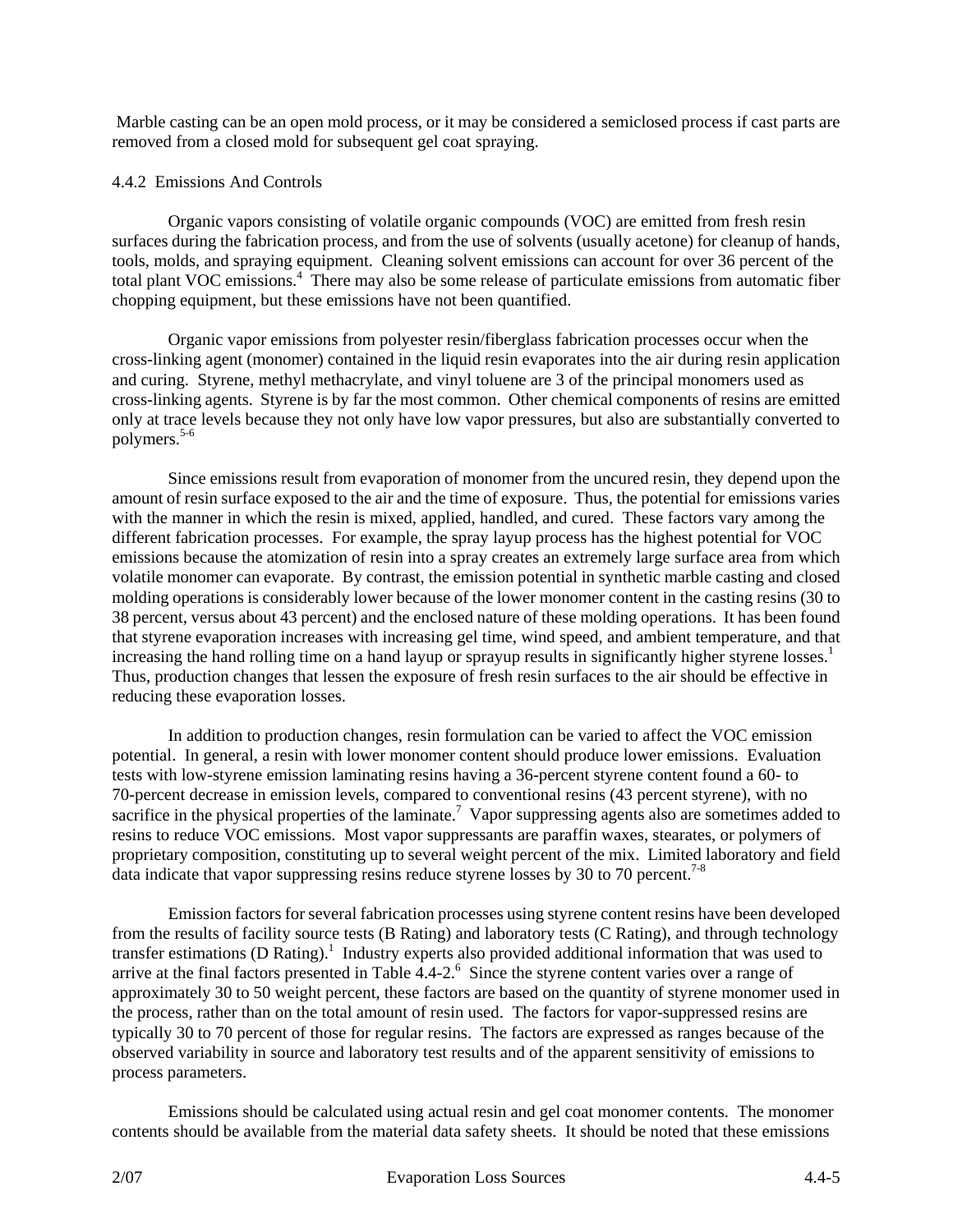represent evaporation of monomer from the resin or gel coat only, and not emissions of acetone or other solvents used for cleanup.

In addition to process changes and materials substitution, add-on control equipment can be used to reduce vapor emissions from styrene resins. However, control equipment is infrequently used at RP/C fabrication facilities, due to low exhaust VOC concentrations and the potential for contamination of adsorbent materials. Most plants use forced ventilation techniques to reduce worker exposure to styrene vapors, but vent the vapors directly to the atmosphere with no attempt at collection. At 1 continuous lamination facility where incineration was applied to vapors vented from the impregnation table, a 98.6 percent control efficiency was measured.<sup>1</sup> Carbon adsorption, absorption, and condensation have also been considered for recovering styrene and other organic vapors, but these techniques have not been applied to any significant extent in this industry.

Emissions from cleanup solvents can be controlled through good housekeeping and use practices, reclamation of spent solvent, and substitution with water-based solvent substitutes.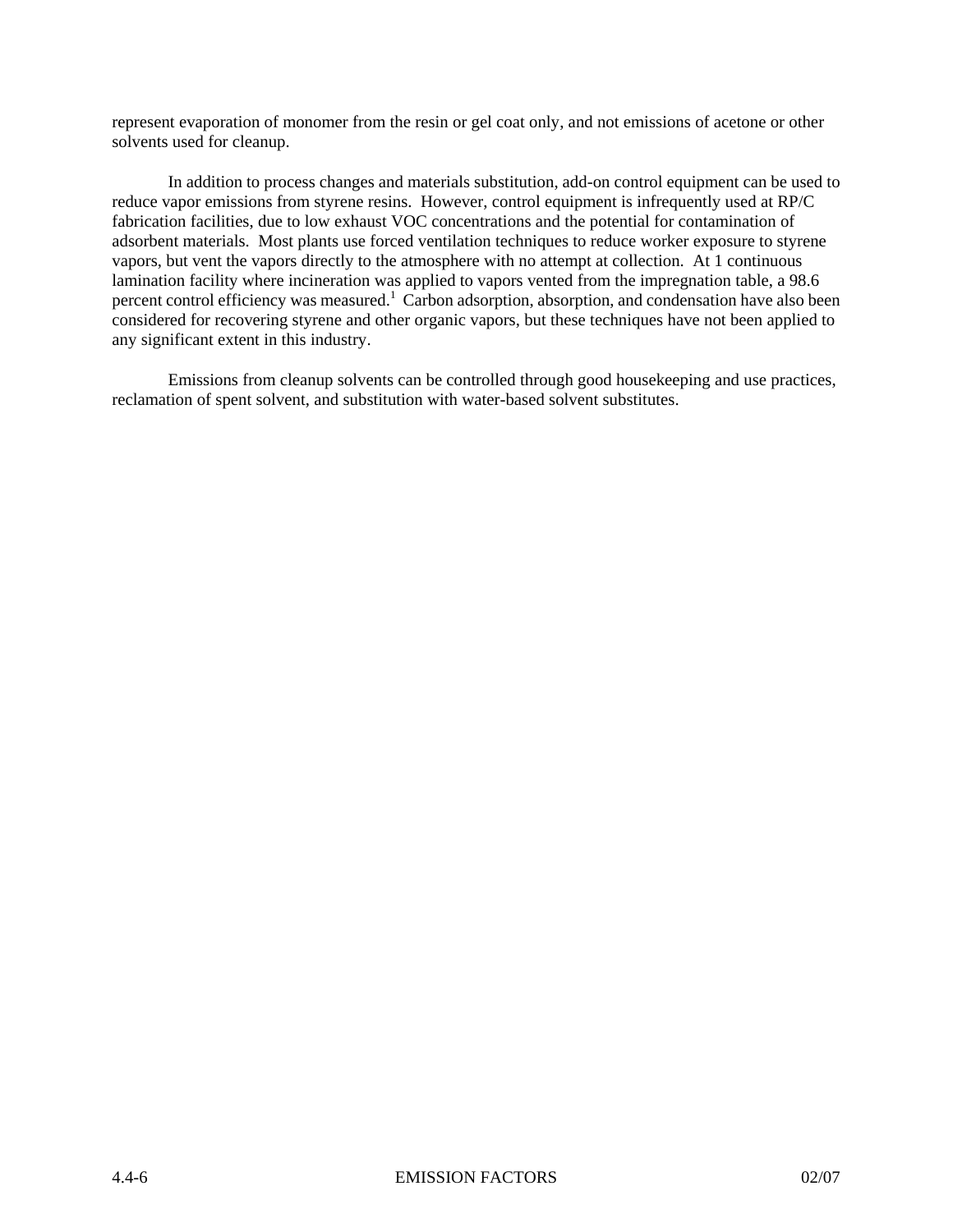# Table 4.4-2. EMISSION FACTORS FOR UNCONTROLLED POLYESTER RESIN PRODUC T FABRICATION PROCESSES<sup>a</sup>

| (weight % of starting monomer emitted) |  |  |
|----------------------------------------|--|--|
|                                        |  |  |

| <b>Process</b>           |                                                                                                                                                                                       | <b>EMISSION FACTOR</b> | <b>EMISSION FACTOR</b><br><b>RATING</b> |
|--------------------------|---------------------------------------------------------------------------------------------------------------------------------------------------------------------------------------|------------------------|-----------------------------------------|
| Hand layuph<br>Resin     |                                                                                                                                                                                       |                        |                                         |
|                          | 30800726 - Manual Resin Application: Bucket and<br><b>Brush</b>                                                                                                                       |                        |                                         |
| Gel                      | 31401516 - Open Contact Molding:<br>Resin/Laminate Application, Hand Layup, Brushing                                                                                                  | See reference note "h" | See reference note "h"                  |
|                          | 30800721 - Gel Coat: Manual Application                                                                                                                                               |                        |                                         |
|                          | 31401511 - Manual Gel Coat Application                                                                                                                                                |                        |                                         |
| Spray Layup <sup>h</sup> |                                                                                                                                                                                       |                        |                                         |
| Resin                    |                                                                                                                                                                                       |                        |                                         |
|                          | Non-vapor suppressed resin<br>30800723 - Mechanical Resin Application:<br>nonatomized spray (includes pressure fed rollers)                                                           |                        |                                         |
|                          | 30800730 - Mechanical Resin Application (non-<br>vapor-suppressed)                                                                                                                    |                        |                                         |
|                          | 30800732 - Mechanical Resin Application (vacuum<br>bagging)                                                                                                                           | See reference note "h" | See reference note "h"                  |
|                          | 31401517 - Open Contact Molding: Resin Spray<br>Layup                                                                                                                                 |                        |                                         |
|                          | Vapor-suppressed resin<br>30800731 - Mechanical Resin Application (vapor-<br>suppressed)                                                                                              |                        |                                         |
| Spray Layup<br>Gel       |                                                                                                                                                                                       |                        |                                         |
|                          | 30800722 - Gel Coat: Atomized Spray<br>30800718 - Gel Coat: Nonatomized Spray<br>30800719 - Gel Coat: Robotic Spray<br>31401512 - Open Contact Molding: Spray Gel Coat<br>Application | See reference note "h" | See reference note "h"                  |
|                          | Continuous Lamination <sup>c</sup>                                                                                                                                                    |                        |                                         |
| Resin                    | 30800754 - Continuous Lamination                                                                                                                                                      | $4 - 7$                | B                                       |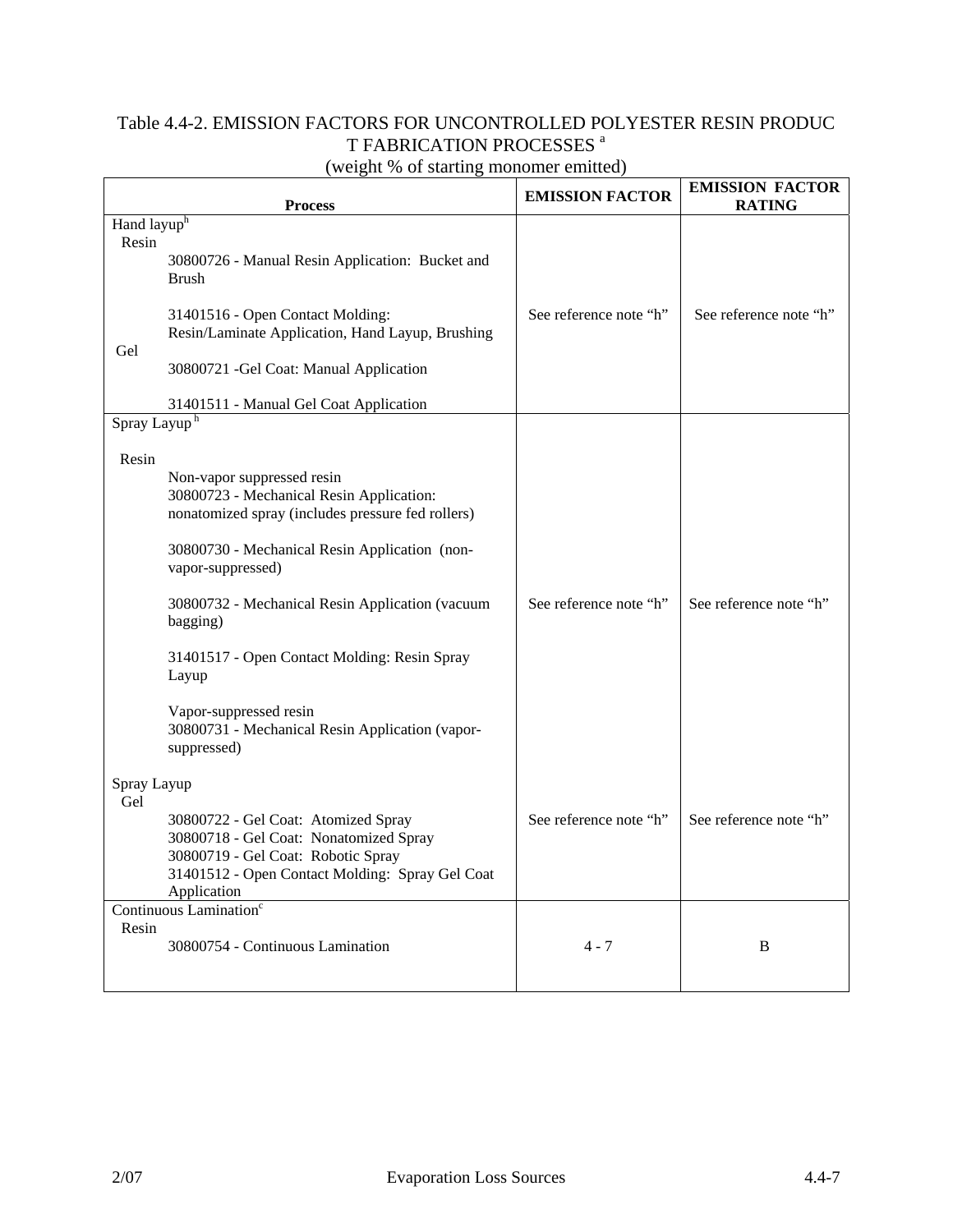## Table 4.4-2. EMISSION FACTORS FOR UNCONTROLLED POLYESTER RESIN PRODUC T FABRICATION PROCESSES<sup>a</sup> (Continued) (weight % of starting monomer emitted)

| <b>Process</b>                                 | <b>EMISSION FACTOR</b> | <b>EMISSION</b><br><b>FACTOR RATING</b> |
|------------------------------------------------|------------------------|-----------------------------------------|
| Pultrusion <sup>c,d</sup>                      |                        |                                         |
| Resin                                          |                        |                                         |
| 30800772 - Pultrusion                          | $4 - 7$                | D                                       |
| Filament Winding $\overline{e^{c,e}}$          |                        |                                         |
| Resin                                          |                        |                                         |
| 30800742 - Filament Application                |                        |                                         |
| Non-vapor-suppressed resin                     | $5 - 10$               | D                                       |
| Vapor-suppressed resin <sup>b</sup>            | $2 - 7$                |                                         |
|                                                |                        |                                         |
| Marble Casting <sup>1</sup>                    |                        |                                         |
| Resin                                          |                        |                                         |
| 30800766 - Polymer Casting (Cultured Marble or | $1 - 3$                | B                                       |
| Marble Casting)                                |                        |                                         |
|                                                |                        |                                         |
| Closed Molding <sup>c, g</sup>                 |                        |                                         |
| Resin                                          |                        |                                         |
| 30800736 - Resin Closed Molding                | $1 - 3$                | D                                       |
|                                                |                        |                                         |
| $31401525$ – Closed Molding                    |                        |                                         |
|                                                |                        |                                         |

<sup>a</sup> Reference 9. Ranges represent the variability of processes and sensitivity of emissions to process parameters. Single value factors should be selected with caution. More information on emissions from open molding and other processes are available from the American Composites Manufacturers Association website at http://www.acmanet.org/.

- b Factors are 30 - 70% of those for nonvapor-suppressed resins.
- <sup>c</sup> Gel coat is not normally used in this process.
- <sup>d</sup> Resin factors for the continuous lamination process are assumed to apply.
- <sup>e</sup> Resin factors for the hand layup process are assumed to apply.
- f If molds or cast parts are gel coated, hand and spray layup gel coat factors are assumed to apply.
- $g$  Resin factors for marble casting, a semiclosed process, are assumed to apply.
- <sup>h</sup> Users found that use of emissions factors for open molding processes from reference 9 generally underestimated emissions. As an alternative to estimating open molding emissions using reference 9, one may choose to use the emissions factors contained in the ANSI/ACMA/ICPA UEF-1-2004 Estimating Emission Factors from Open Molding Composite Processes ("UEF") document. Users who choose to use this document should employ the version that is current at the time of use. The UEF factor equations and all available supporting documentation regarding the development and validation of the UEF are available at http://www.acmanet.org/ga/reg-emissions.cfm. The official ANSI standard is also available at http://webstore.ansi.org/RecordDetail.aspx?sku=ANSI/ACMA/ICPA%20UEF-1-2004. Updated May 1, 2008.